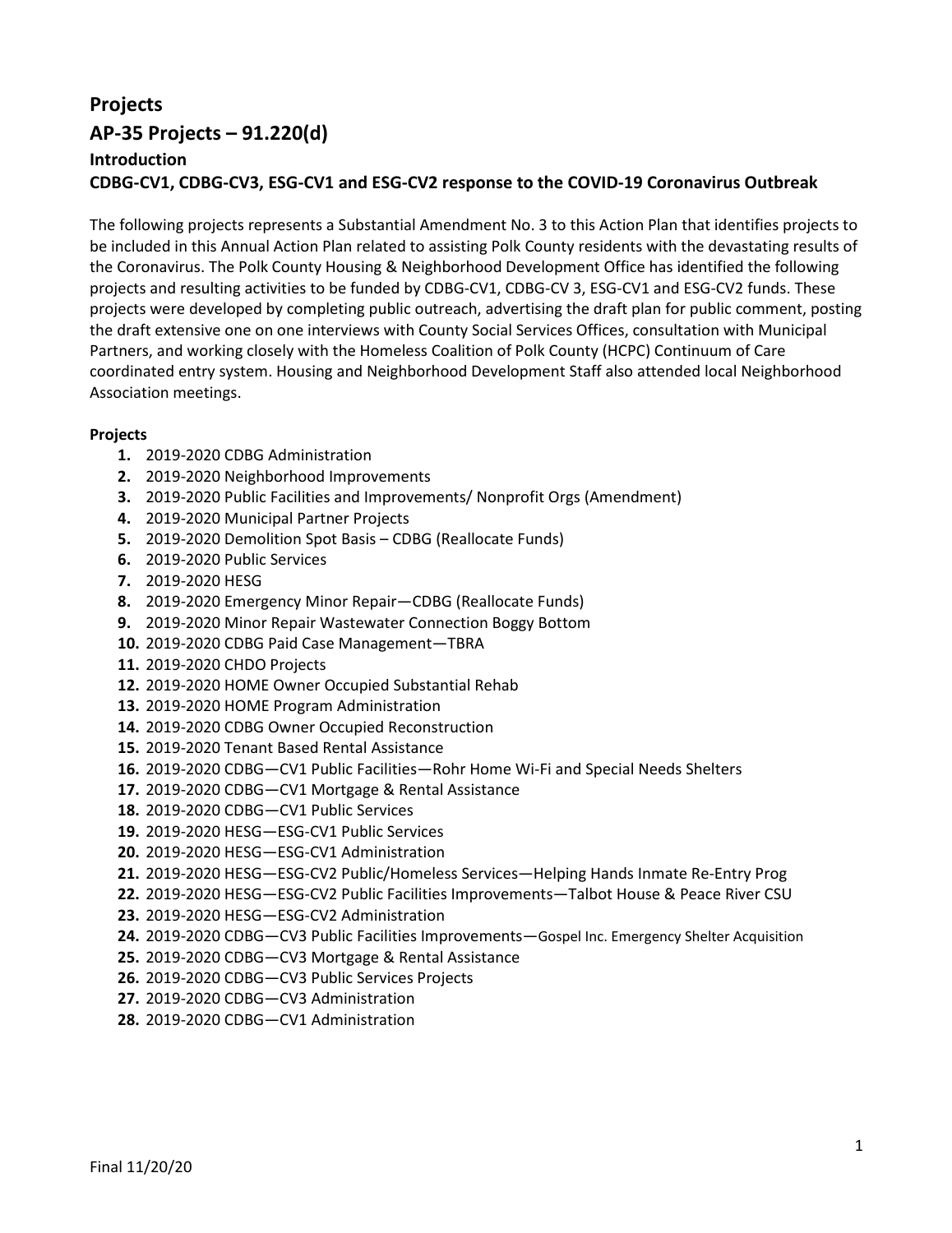# **AP-38 Project Summary – CDBG-CV1 and CDBG-CV3 and ESG-CV1 and ESG-CV2**

## **Project Summary Information**

| 16: | <b>Project Name:</b><br><b>Target Area:</b>                                              | CDBG-CV1 2019-2020 Public Facilities and Improvements/ Nonprofit Orgs<br>Countywide                                                                                                                                                                                                                                                                                                                                                                                                                                                                                                                                                                                                                                                                                                   |  |
|-----|------------------------------------------------------------------------------------------|---------------------------------------------------------------------------------------------------------------------------------------------------------------------------------------------------------------------------------------------------------------------------------------------------------------------------------------------------------------------------------------------------------------------------------------------------------------------------------------------------------------------------------------------------------------------------------------------------------------------------------------------------------------------------------------------------------------------------------------------------------------------------------------|--|
|     | <b>Goals Supported:</b>                                                                  | Suitable Living Environment/Quality of Life                                                                                                                                                                                                                                                                                                                                                                                                                                                                                                                                                                                                                                                                                                                                           |  |
|     | <b>Needs Addressed:</b>                                                                  | Homelessness; Neighborhood Improvements                                                                                                                                                                                                                                                                                                                                                                                                                                                                                                                                                                                                                                                                                                                                               |  |
|     | <b>Funding:</b>                                                                          | CDBG-CV1: \$52,689                                                                                                                                                                                                                                                                                                                                                                                                                                                                                                                                                                                                                                                                                                                                                                    |  |
|     | <b>Description:</b>                                                                      | CDBG-CV1 Funds will be budgeted in 2019-2020 to complete Public Facilities                                                                                                                                                                                                                                                                                                                                                                                                                                                                                                                                                                                                                                                                                                            |  |
|     |                                                                                          | Improvements related to preventing, prepare for, and responding to the<br>coronavirus. Activity will complete site or other facilities improvements.                                                                                                                                                                                                                                                                                                                                                                                                                                                                                                                                                                                                                                  |  |
|     | <b>Target Date:</b>                                                                      | 9/30/2021                                                                                                                                                                                                                                                                                                                                                                                                                                                                                                                                                                                                                                                                                                                                                                             |  |
|     |                                                                                          | Estimate the number and type of families that will benefit from the proposed activities:                                                                                                                                                                                                                                                                                                                                                                                                                                                                                                                                                                                                                                                                                              |  |
|     |                                                                                          | It is estimated that 1,000 homeless or low income persons will benefit from                                                                                                                                                                                                                                                                                                                                                                                                                                                                                                                                                                                                                                                                                                           |  |
|     |                                                                                          | the proposed Public Facilities improvement projects.                                                                                                                                                                                                                                                                                                                                                                                                                                                                                                                                                                                                                                                                                                                                  |  |
|     | <b>Location Description:</b>                                                             | CDBG-CV1 funds will be used to complete Public Facilities Improvements to                                                                                                                                                                                                                                                                                                                                                                                                                                                                                                                                                                                                                                                                                                             |  |
|     |                                                                                          | prevent, prepare for, and respond to the Coronavirus countywide.                                                                                                                                                                                                                                                                                                                                                                                                                                                                                                                                                                                                                                                                                                                      |  |
|     | <b>Planned Activities:</b>                                                               | During the 2019-2020 program year Polk County Housing and Neighborhood<br>Development Office plans to use CDBG-CV1 funds to assist with the<br>response to the Coronavirus by funding two activities: 1) Rohr Home Wi-Fi<br>Connection - \$23,689 To respond to the COVID-19 pandemic locally the use<br>of CDBG-CV1 funds are proposed to provide wireless access for patients and<br>families at the Rohr Home. This requires adding a wireless access point<br>(WAP) to each individual room where Wi-Fi is needed. The current<br>quarantine "barrier" has resulted in an unintentional consequence of<br>increased stress in an already vulnerable population. 2) Bartow Special<br>Needs Shelter - \$29,000 Stuart Center Special Needs Shelter UV Lighting in<br>Air Handlers. |  |
| 17  | <b>Project Name:</b>                                                                     | CDBG - CV1 2019 - 2020 CDBG Mortgage & Rental Assistance                                                                                                                                                                                                                                                                                                                                                                                                                                                                                                                                                                                                                                                                                                                              |  |
|     | <b>Target Area:</b>                                                                      | Countywide                                                                                                                                                                                                                                                                                                                                                                                                                                                                                                                                                                                                                                                                                                                                                                            |  |
|     | <b>Goals Supported:</b>                                                                  | <b>Affordable Housing</b>                                                                                                                                                                                                                                                                                                                                                                                                                                                                                                                                                                                                                                                                                                                                                             |  |
|     | <b>Needs Addressed:</b>                                                                  | Affordable Housing                                                                                                                                                                                                                                                                                                                                                                                                                                                                                                                                                                                                                                                                                                                                                                    |  |
|     | Funding:                                                                                 | CDBG-CV1: \$1,500,000                                                                                                                                                                                                                                                                                                                                                                                                                                                                                                                                                                                                                                                                                                                                                                 |  |
|     | <b>Description:</b>                                                                      | CDBG - CV1 funds will pay Mortgage & Rental Assistance to low and                                                                                                                                                                                                                                                                                                                                                                                                                                                                                                                                                                                                                                                                                                                     |  |
|     |                                                                                          | moderate income clients.                                                                                                                                                                                                                                                                                                                                                                                                                                                                                                                                                                                                                                                                                                                                                              |  |
|     | <b>Target Date:</b>                                                                      | 9/30/2021                                                                                                                                                                                                                                                                                                                                                                                                                                                                                                                                                                                                                                                                                                                                                                             |  |
|     | Estimate the number and type of families that will benefit from the proposed activities: |                                                                                                                                                                                                                                                                                                                                                                                                                                                                                                                                                                                                                                                                                                                                                                                       |  |
|     |                                                                                          | It is estimated that CDBG-CV funds will assist 470 low income residents in<br>Polk County with this rental eviction assistance program.                                                                                                                                                                                                                                                                                                                                                                                                                                                                                                                                                                                                                                               |  |
|     | <b>Location Description:</b>                                                             | Countywide                                                                                                                                                                                                                                                                                                                                                                                                                                                                                                                                                                                                                                                                                                                                                                            |  |
|     | <b>Planned Activities:</b>                                                               | Mortgage & Rental Assistance related to economic hardships due to the<br>Coronavirus outbreak.                                                                                                                                                                                                                                                                                                                                                                                                                                                                                                                                                                                                                                                                                        |  |
| 18  | <b>Project Name:</b>                                                                     | 2019-2020 CDBG-CV1 Public Services                                                                                                                                                                                                                                                                                                                                                                                                                                                                                                                                                                                                                                                                                                                                                    |  |
|     | <b>Target Area:</b>                                                                      | Countywide                                                                                                                                                                                                                                                                                                                                                                                                                                                                                                                                                                                                                                                                                                                                                                            |  |
|     | <b>Goals Supported:</b>                                                                  | Expanding Economic Opportunities/Self Sufficiency                                                                                                                                                                                                                                                                                                                                                                                                                                                                                                                                                                                                                                                                                                                                     |  |
|     | <b>Needs Addressed:</b>                                                                  | <b>Public Services</b>                                                                                                                                                                                                                                                                                                                                                                                                                                                                                                                                                                                                                                                                                                                                                                |  |
|     | Funding:                                                                                 | CDBG-CV1: \$278,750                                                                                                                                                                                                                                                                                                                                                                                                                                                                                                                                                                                                                                                                                                                                                                   |  |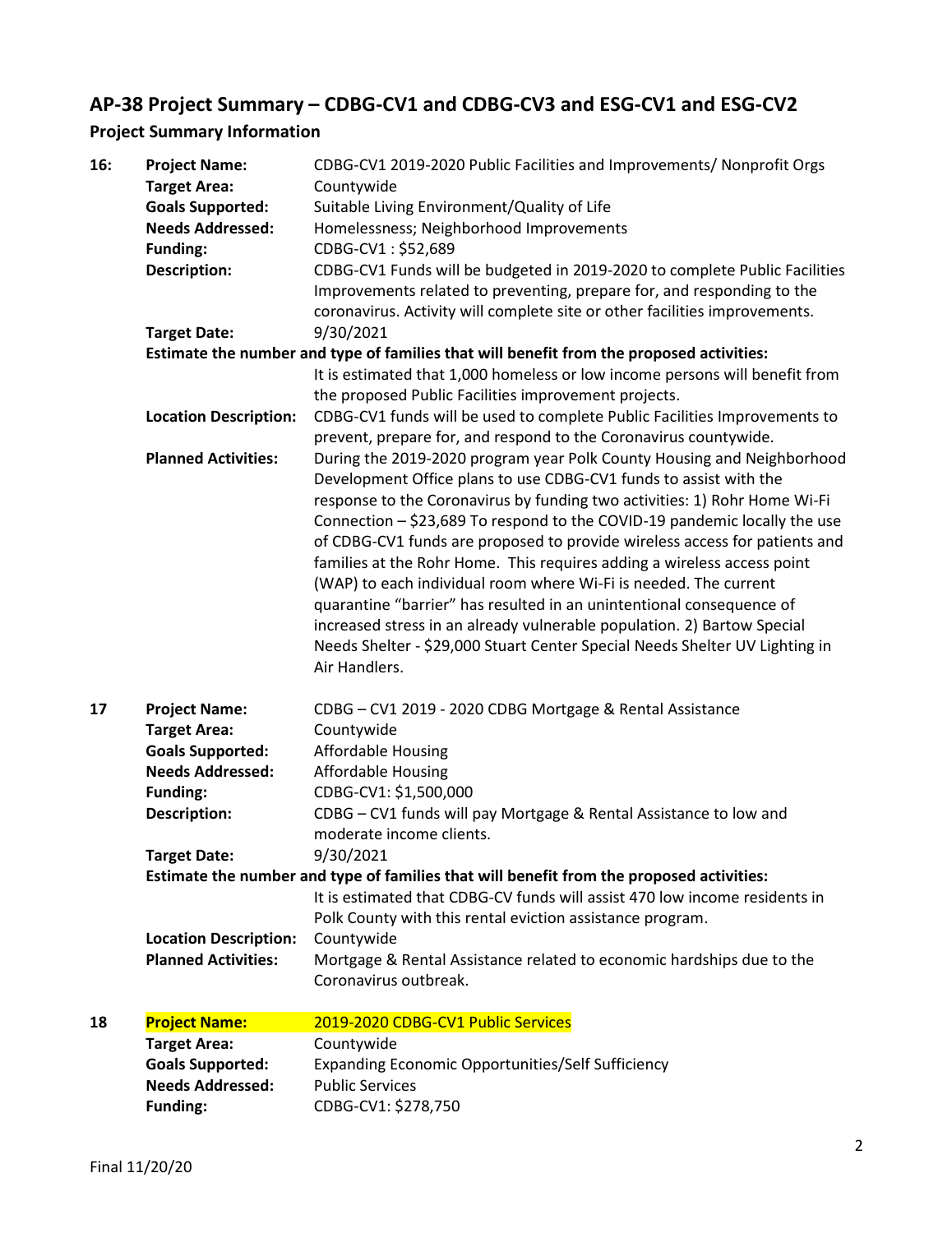|    | Description:                 | CDBG-CV1 Waiver to eliminate the 15% cap on public services using CDBG-<br>CV1 funds that will be used for various public services during the 2019-2020<br>program year to address the local results of the Coronavirus outbreak.                                                                                                                                                                                                                                                                                                                                                               |
|----|------------------------------|-------------------------------------------------------------------------------------------------------------------------------------------------------------------------------------------------------------------------------------------------------------------------------------------------------------------------------------------------------------------------------------------------------------------------------------------------------------------------------------------------------------------------------------------------------------------------------------------------|
|    | <b>Target Date:</b>          | 9/30/2021                                                                                                                                                                                                                                                                                                                                                                                                                                                                                                                                                                                       |
|    |                              | Estimate the number and type of families that will benefit from the proposed activities:                                                                                                                                                                                                                                                                                                                                                                                                                                                                                                        |
|    |                              | It is estimated that the proposed CDBG-CV1 Public Services activities for<br>program year 2019-2020 will benefit 2,000 people.                                                                                                                                                                                                                                                                                                                                                                                                                                                                  |
|    | <b>Location Description:</b> | CDBG-CV1 Public Services activities are available Countywide                                                                                                                                                                                                                                                                                                                                                                                                                                                                                                                                    |
|    | <b>Planned Activities:</b>   | Direct assistance to include, but not limited to, mental health care, and<br>various public services activities to aid in the response to the County residents<br>affected by the results of the Coronavirus outbreak.<br>1.) Salvation Army Home for Homeless Families - \$60,000, 2.) Peace River<br>Center DV Shelter outside space - \$55,250, 3.) Winter Haven Housing<br>Authority Short-term Medical Training - \$38,000, 4.) VISTE Services for Frail<br>Elderly - \$60,000, 5.) Citizen CPR Basic First Aid & CPR Training - \$5,500, 6.)<br>Gospel Inc. Rental Assistance - \$60,000. |
| 19 | <b>Project Name:</b>         | 2019-2020 HESG - ESG-CV1 Public/Homeless Services                                                                                                                                                                                                                                                                                                                                                                                                                                                                                                                                               |
|    | <b>Target Area:</b>          | Countywide                                                                                                                                                                                                                                                                                                                                                                                                                                                                                                                                                                                      |
|    | <b>Goals Supported:</b>      | Expanding Economic Opportunities/Self Sufficiency                                                                                                                                                                                                                                                                                                                                                                                                                                                                                                                                               |
|    | <b>Needs Addressed:</b>      | Homelessness; Public Services                                                                                                                                                                                                                                                                                                                                                                                                                                                                                                                                                                   |
|    | <b>Funding:</b>              | ESG: \$966,151                                                                                                                                                                                                                                                                                                                                                                                                                                                                                                                                                                                  |
|    | <b>Description:</b>          | HESG - ESG - CV1 funds will be used to assist the Homeless Coalition of Polk                                                                                                                                                                                                                                                                                                                                                                                                                                                                                                                    |
|    |                              | County with the HMIS system, Talbot House Ministries, Catholic Charities,<br>and the Women's Resource Center.                                                                                                                                                                                                                                                                                                                                                                                                                                                                                   |
|    | <b>Target Date:</b>          | 3/31/2022                                                                                                                                                                                                                                                                                                                                                                                                                                                                                                                                                                                       |
|    |                              | Estimate the number and type of families that will benefit from the proposed activities:                                                                                                                                                                                                                                                                                                                                                                                                                                                                                                        |
|    |                              | It is estimated that 1,000 people will be assisted with the 2019-2020 HESG-<br>ESG- CV1 funds provided to Polk County.                                                                                                                                                                                                                                                                                                                                                                                                                                                                          |
|    | <b>Location Description:</b> | Services are available to all Polk County residents.                                                                                                                                                                                                                                                                                                                                                                                                                                                                                                                                            |
|    | <b>Planned Activities:</b>   | HESG - ESG- CV1 Public Service Projects for:                                                                                                                                                                                                                                                                                                                                                                                                                                                                                                                                                    |
|    |                              | Homeless Coalition HMIS \$100,000                                                                                                                                                                                                                                                                                                                                                                                                                                                                                                                                                               |
|    |                              | <b>Talbot House</b><br>\$288,717                                                                                                                                                                                                                                                                                                                                                                                                                                                                                                                                                                |
|    |                              | <b>Catholic Charities</b><br>\$288,717                                                                                                                                                                                                                                                                                                                                                                                                                                                                                                                                                          |
|    |                              | Women's Resource Center \$288,717                                                                                                                                                                                                                                                                                                                                                                                                                                                                                                                                                               |
|    |                              | Total<br>\$966,151                                                                                                                                                                                                                                                                                                                                                                                                                                                                                                                                                                              |
| 20 | <b>Project Name:</b>         | 2019-2020 HESG - ESG-CV1 Administration                                                                                                                                                                                                                                                                                                                                                                                                                                                                                                                                                         |
|    | <b>Target Area:</b>          | Countywide                                                                                                                                                                                                                                                                                                                                                                                                                                                                                                                                                                                      |
|    | <b>Goals Supported:</b>      | Affordable Housing; Suitable Living Environment/Quality of Life; Expanding                                                                                                                                                                                                                                                                                                                                                                                                                                                                                                                      |
|    |                              | Economic Opportunities/Self Sufficiency                                                                                                                                                                                                                                                                                                                                                                                                                                                                                                                                                         |
|    | <b>Needs Addressed:</b>      | Homelessness; Public Services                                                                                                                                                                                                                                                                                                                                                                                                                                                                                                                                                                   |
|    | <b>Funding:</b>              | ESG CV1: \$107,349                                                                                                                                                                                                                                                                                                                                                                                                                                                                                                                                                                              |
|    | <b>Description:</b>          | HESG - ESG - CV1 funds will be used for staff salaries to administer projects<br>and activities funded by ESG-CV1.                                                                                                                                                                                                                                                                                                                                                                                                                                                                              |
|    | <b>Target Date:</b>          | 3/31/2022                                                                                                                                                                                                                                                                                                                                                                                                                                                                                                                                                                                       |
|    |                              | Estimate the number and type of families that will benefit from the proposed activities:                                                                                                                                                                                                                                                                                                                                                                                                                                                                                                        |
|    |                              | All recipients of these grant funds.                                                                                                                                                                                                                                                                                                                                                                                                                                                                                                                                                            |
|    | <b>Location Description:</b> | Services are available to all Polk County residents.                                                                                                                                                                                                                                                                                                                                                                                                                                                                                                                                            |
|    |                              |                                                                                                                                                                                                                                                                                                                                                                                                                                                                                                                                                                                                 |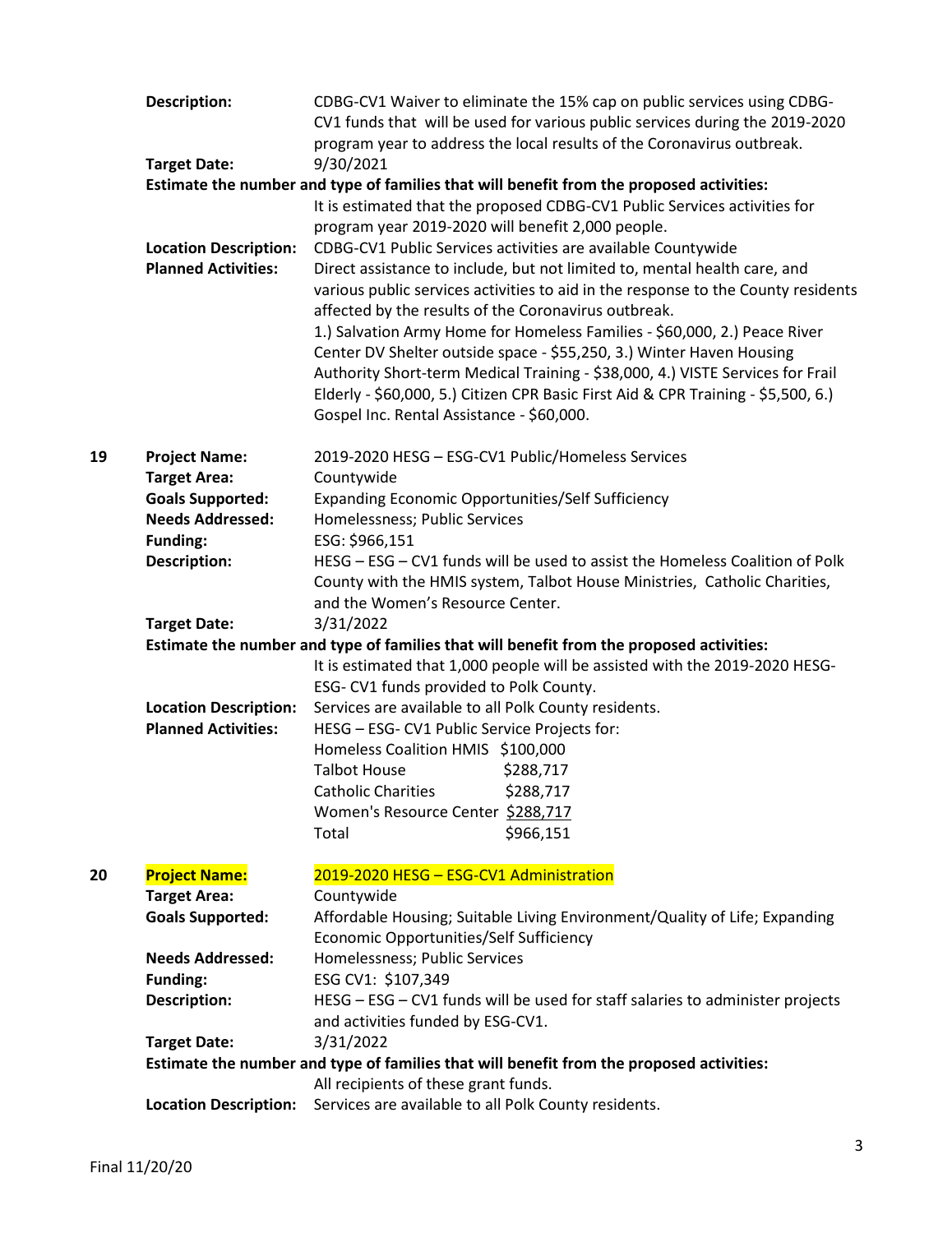**Planned Activities:** Staff administrative costs related to ESG-CV1 projects and activities **21 Project Name:** 2019-2020 HESG – ESG-CV2 Public/Homeless Services Helping Hands Inmate Re-Entry Program COVID-19 prevention/response **Target Area:** Countywide **Goals Supported:** Expanding Economic Opportunities/Self Sufficiency **Needs Addressed:** Homelessness; Public Services **Funding:** ESG CV2: \$254,240 **Description:** HESG – ESG – CV2 funds are budgeted to the Helping Hands inmate reentry/transition program created to assist Polk County jail inmates who have a behavioral health diagnosis and at high risk for exposure to COVID-19. Helping Hands will use ESG CV2 funding to prevent, prepare for and respond to the coronavirus relating to these clients. **Target Date:** 3/31/2022 **Estimate the number and type of families that will benefit from the proposed activities:** It is estimated that 50 people will be assisted with the 2019-2020 HESG-ESG-CV2 funds provided to Polk County. **Location Description:** Services are available to Polk County inmates who will be transitioning out jail. **Planned Activities:** Funds will be used for, but not limited to: • Hotel Vouchers • COVID 19 Vaccine • COVID 19 Antibody Testing • COVID 19 Nasal Swap Testing • COVID 19 Sanitary Items **22 Project Name:** 2019-2020 HESG – ESG-CV2 Public Facilities Improvements **Target Area:** Countywide **Goals Supported:** Affordable Housing; Suitable Living Environment/Quality of Life **Needs Addressed:** Homelessness; Public Facilities **Funding:** ESG CV2: \$1,700,000 **Description:** HESG – ESG – CV2 funds will be used to assist with two public facilities activities. 1.) Talbot House Ministries use fund to complete a COVID-19 related facility expansion, and 2.) Peace River Center – Crisis Stabilization Unit (CSU) will complete a remodel to provide separate areas for client intake and will ensure increased physical distancing during the intake process and permit for a quarantine area. **Target Date:** 3/31/2022 **Estimate the number and type of families that will benefit from the proposed activities:** It is estimated that 1,000 people will be assisted with the 2019-2020 HESG-ESG- CV2 funds provided to Polk County. **Location Description:** Services are available to all Polk County residents. **Planned Activities:** HESG – ESG- CV2 Public Service Projects for: to assist with two public facilities activities. 1.) Talbot House Ministries use fund to complete a COVID-19 related facility expansion, and 2.) Peace River Center – Crisis Stabilization Unit (CSU) will complete a remodel to provide separate areas for client intake and will ensure increased physical distancing during the intake process and permit for a quarantine area.

#### **23 Project Name:** 2019-2020 HESG – ESG-CV2 Administration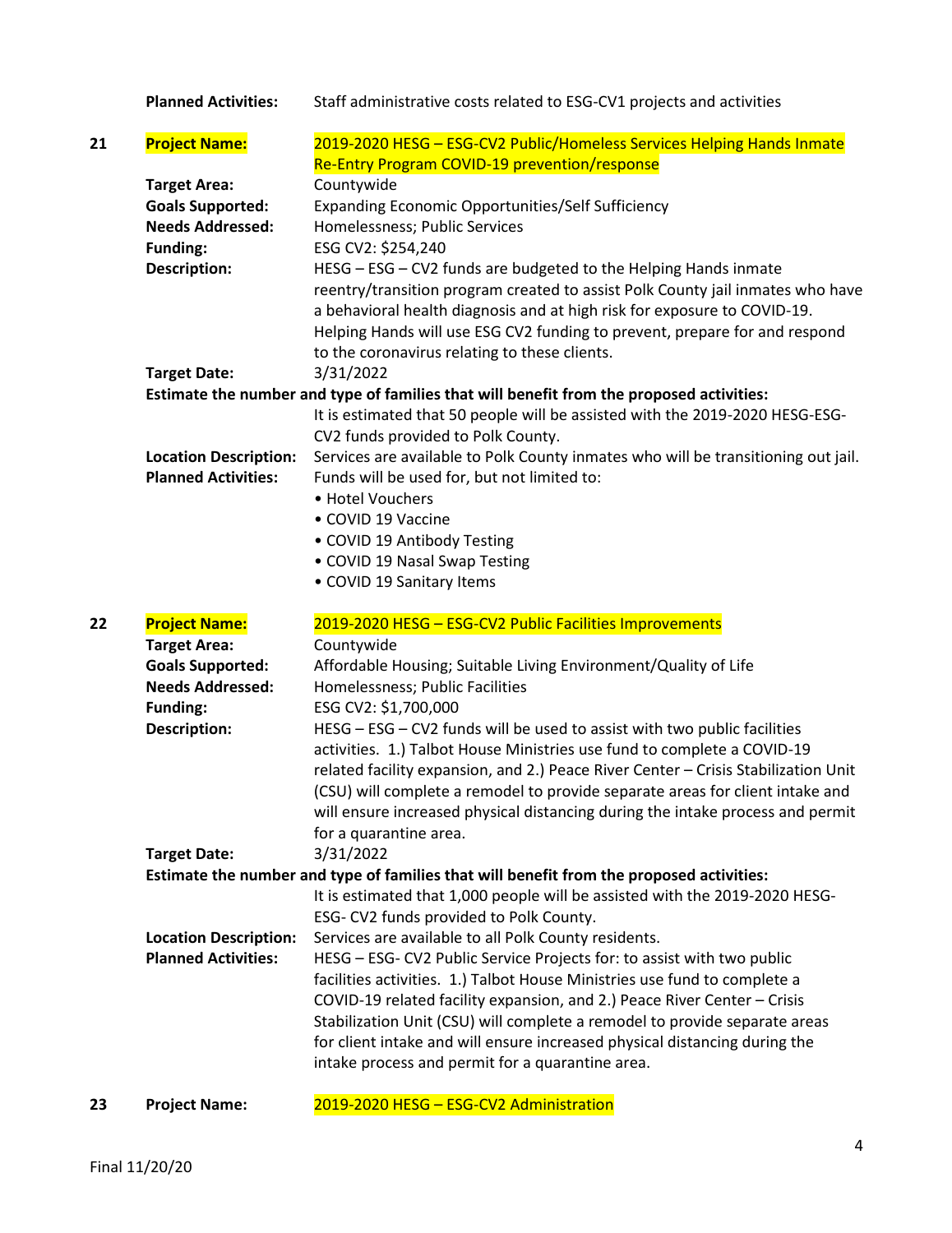|    | <b>Target Area:</b>          | Countywide                                                                               |
|----|------------------------------|------------------------------------------------------------------------------------------|
|    | <b>Goals Supported:</b>      | Affordable Housing; Suitable Living Environment/Quality of Life; Expanding               |
|    |                              | Economic Opportunities/Self Sufficiency                                                  |
|    | <b>Needs Addressed:</b>      | Homelessness; Public Services                                                            |
|    | <b>Funding:</b>              | ESG-CV2: \$100,471                                                                       |
|    | <b>Description:</b>          | HESG - ESG-CV2 funds will be used for staff salaries to administer projects and          |
|    |                              | activities funded by ESG-CV2.                                                            |
|    | <b>Target Date:</b>          | 9/30/2022                                                                                |
|    |                              | Estimate the number and type of families that will benefit from the proposed activities: |
|    |                              | All recipients of these grant funds.                                                     |
|    | <b>Location Description:</b> | Services are available to all Polk County residents.                                     |
|    | <b>Planned Activities:</b>   | Staff administrative costs related to ESG-CV2 projects and activities                    |
| 24 | <b>Project Name:</b>         | 2019-2020 CDBG-CV3 Public Facilities Improvements - Gospel Inc.                          |
|    |                              | <b>Emergency Shelter Acquisition</b>                                                     |
|    | <b>Target Area:</b>          | Countywide                                                                               |
|    | <b>Goals Supported:</b>      | Expanding Economic Opportunities/Self Sufficiency                                        |
|    | <b>Needs Addressed:</b>      | Homelessness; Public Facilities                                                          |
|    | <b>Funding:</b>              | CDBG-CV3: \$1,000,000                                                                    |
|    | <b>Description:</b>          | CDBG-CV3 Funds are proposed to acquire a property with mixed units                       |
|    |                              | consisting of RVs, mobile homes, and cottages, totaling 37 units in addition to          |
|    |                              | a home and clubhouse These emergency shelter units are unique from other                 |
|    |                              | congregate emergency shelters because each unit has a full kitchen and bath              |
|    |                              | allowing the homeless individuals to be socially distanced.                              |
|    | <b>Target Date:</b>          | 3/31/2022                                                                                |
|    |                              | Estimate the number and type of families that will benefit from the proposed activities: |
|    |                              | It is estimated that 37 chronically homeless individuals and/or families will be         |
|    |                              | provided shelter. 19 Emergency shelter units for up to 12 months and 18                  |
|    |                              | permanent supportive.                                                                    |
|    | <b>Location Description:</b> | Services are available to all Polk County residents.                                     |
|    | <b>Planned Activities:</b>   | Nineteen (19) RVs will be used for emergency shelter purposes for up to 12               |
|    |                              | months, in response to the need created by COVID-19 for chronically                      |
|    |                              | homeless individuals to be able to shelter in place. This emergency response             |
|    |                              | will be funded through the ESG COVID-19 2 grant dollars. The remaining                   |
|    |                              | eighteen (18) units will be used for permanent supportive housing for at risk            |
|    |                              | chronically homeless individuals that are participating in the programs                  |
|    |                              | provided through Gospel, Inc.                                                            |
| 25 | <b>Project Name:</b>         | 2019-2020 CDBG-CV3 CDBG Mortgage & Rental Assistance                                     |
|    | <b>Target Area:</b>          | Countywide                                                                               |
|    | <b>Goals Supported:</b>      | <b>Affordable Housing</b>                                                                |
|    | <b>Needs Addressed:</b>      | Homelessness; Affordable Housing                                                         |
|    | <b>Funding:</b>              | CDBG-CV3: \$1,005,000                                                                    |
|    | <b>Description:</b>          | CDBG-CV3 Funds will pay Mortgage & Rental Assistance to low and moderate                 |
|    |                              | income clients who were furloughed, experienced a reduction in work hours,               |
|    |                              | or were laid off due to COVID-19.                                                        |
|    | <b>Target Date:</b>          | 9/30/2021                                                                                |
|    |                              | Estimate the number and type of families that will benefit from the proposed activities: |
|    |                              | It is estimated that CDBG-CV funds will assist 345 low income residents in Polk          |
|    |                              | County with this rental eviction assistance program.                                     |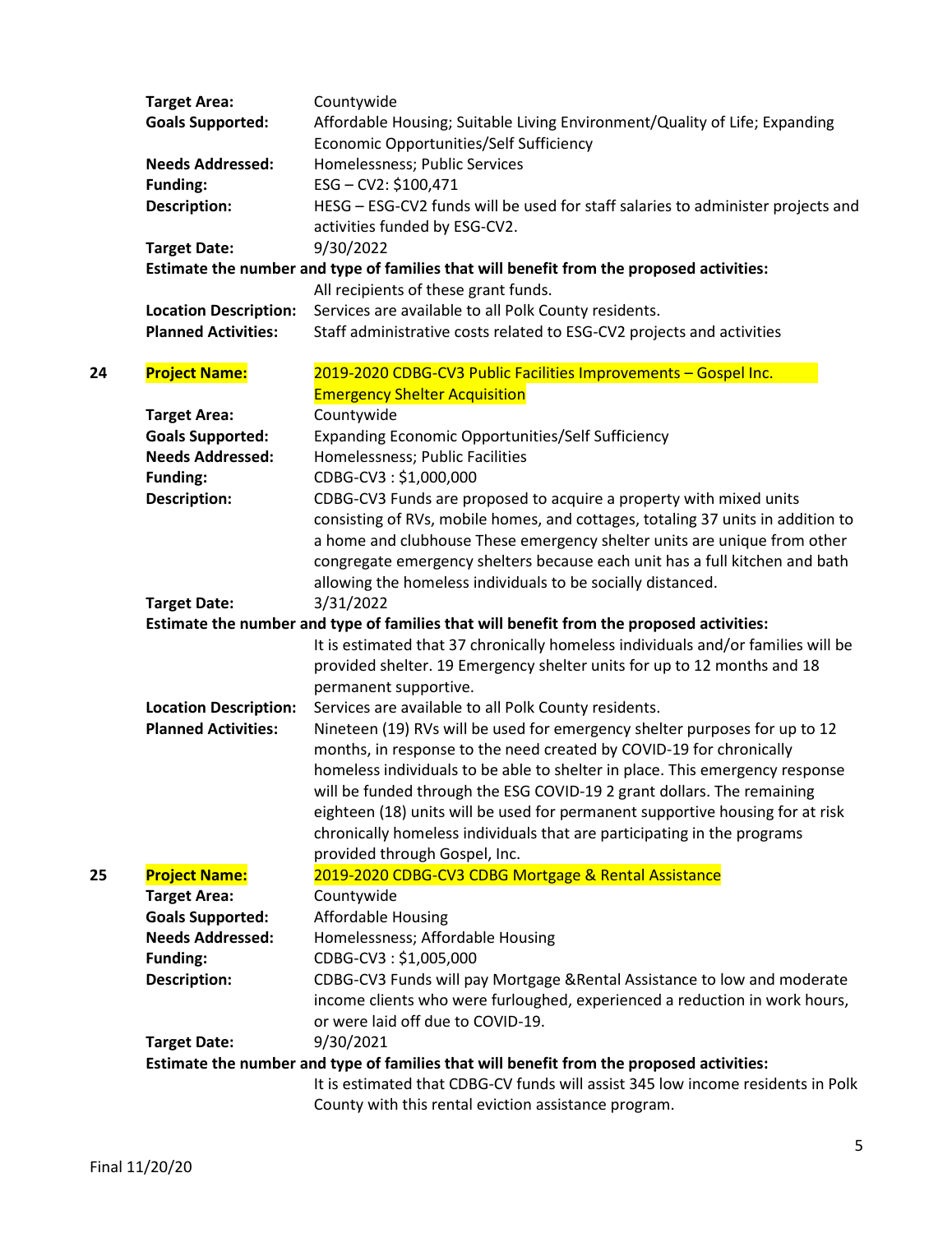|    | <b>Location Description:</b><br><b>Planned Activities:</b> | Services are available to all Polk County residents.<br>Rental Eviction Assistance related to economic hardships due to the<br>Coronavirus outbreak.                                                                                                                                                                                                                                 |
|----|------------------------------------------------------------|--------------------------------------------------------------------------------------------------------------------------------------------------------------------------------------------------------------------------------------------------------------------------------------------------------------------------------------------------------------------------------------|
| 26 | <b>Project Name:</b>                                       | 2019-2020 CDBG-CV3 Public Services                                                                                                                                                                                                                                                                                                                                                   |
|    | <b>Target Area:</b>                                        | Countywide                                                                                                                                                                                                                                                                                                                                                                           |
|    | <b>Goals Supported:</b>                                    | Expanding Economic Opportunities/Self Sufficiency                                                                                                                                                                                                                                                                                                                                    |
|    | <b>Needs Addressed:</b>                                    | <b>Public Services</b>                                                                                                                                                                                                                                                                                                                                                               |
|    | <b>Funding:</b>                                            | CDBG-CV3: \$325,000                                                                                                                                                                                                                                                                                                                                                                  |
|    | <b>Description:</b>                                        | CDBG-CV3 Waiver to eliminate the 15% cap on public services using CDBG-CV3<br>funds that will be used for various public services during the 2019-2020<br>program year to address the local results of the Coronavirus outbreak.                                                                                                                                                     |
|    | <b>Target Date:</b>                                        | 12/31/2021                                                                                                                                                                                                                                                                                                                                                                           |
|    |                                                            | Estimate the number and type of families that will benefit from the proposed activities:<br>It is estimated that the proposed CDBG-CV3 Public Services activities for<br>program year 2020-2021 will benefit 2,000 people.                                                                                                                                                           |
|    | <b>Location Description:</b><br><b>Planned Activities:</b> | CDBG-CV3 Public Services activities are available Countywide                                                                                                                                                                                                                                                                                                                         |
|    |                                                            | Direct assistance to include, but not limited to, mental health care, and<br>various public services activities to aid in the response to the County residents<br>affected by the results of the Coronavirus outbreak.<br>1.) Salvation Army Home for Homeless Families - \$65,000, 2.) Winter Haven<br>Housing Authority Short-term Medical Training - \$65,000, 3.) VISTE Services |
|    |                                                            | for Frail Elderly - \$65,000, 4.) Citizen CPR Basic First Aid & CPR Training -                                                                                                                                                                                                                                                                                                       |
|    |                                                            | \$65,000, 5.) Gospel Inc. Rental Assistance - \$65,000.                                                                                                                                                                                                                                                                                                                              |
|    |                                                            |                                                                                                                                                                                                                                                                                                                                                                                      |
|    |                                                            |                                                                                                                                                                                                                                                                                                                                                                                      |
| 27 | <b>Project Name:</b>                                       | 2019-2020 CDBG-CV3 Administration                                                                                                                                                                                                                                                                                                                                                    |
|    | <b>Target Area:</b>                                        | Countywide                                                                                                                                                                                                                                                                                                                                                                           |
|    | <b>Goals Supported:</b>                                    | Affordable Housing; Suitable Living Environment/Quality of Life;<br>Expanding Economic Opportunities/Self Sufficiency                                                                                                                                                                                                                                                                |
|    | <b>Needs Addressed:</b>                                    | Affordable Housing; Facilities Improvements; Public Services                                                                                                                                                                                                                                                                                                                         |
|    | <b>Funding:</b>                                            | CDBG-CV3: \$482,299                                                                                                                                                                                                                                                                                                                                                                  |
|    | <b>Description:</b>                                        | CDBG-CV3 funds will be used to provide staff administrative salaries to<br>carryout 2020-2021 CDBG-CV3 Action Plan Projects and Activities.                                                                                                                                                                                                                                          |
|    | <b>Target Date:</b>                                        | 9/30/2022                                                                                                                                                                                                                                                                                                                                                                            |
|    |                                                            | Estimate the number and type of families that will benefit from the proposed activities:                                                                                                                                                                                                                                                                                             |
|    |                                                            | All recipients of these grant funds.                                                                                                                                                                                                                                                                                                                                                 |
|    | <b>Location Description:</b>                               | Countywide                                                                                                                                                                                                                                                                                                                                                                           |
|    | <b>Planned Activities:</b>                                 | CDBG-CV3 Funds will be used for staff administrative costs to carryout<br>projects and activities planned for program year 2020-2021.                                                                                                                                                                                                                                                |
| 28 |                                                            |                                                                                                                                                                                                                                                                                                                                                                                      |
|    | <b>Project Name</b><br><b>Target Area:</b>                 | 2019-2020 CDBG-CV1 Administration<br>Countywide                                                                                                                                                                                                                                                                                                                                      |
|    | <b>Goals Supported:</b>                                    | Affordable Housing; Suitable Living Environment/Quality of Life; Expanding                                                                                                                                                                                                                                                                                                           |
|    |                                                            | Economic Opportunities/Self Sufficiency                                                                                                                                                                                                                                                                                                                                              |
|    | <b>Needs Addressed:</b>                                    | Affordable Housing; Facilities Improvements; Public Services                                                                                                                                                                                                                                                                                                                         |
|    | <b>Funding:</b>                                            | CDBG-CV1: \$420,955                                                                                                                                                                                                                                                                                                                                                                  |
|    | <b>Description:</b>                                        | CDBG-CV1 funds will be used to provide staff administrative salaries to<br>carryout 2020-2021 Action Plan Projects and Activities.                                                                                                                                                                                                                                                   |